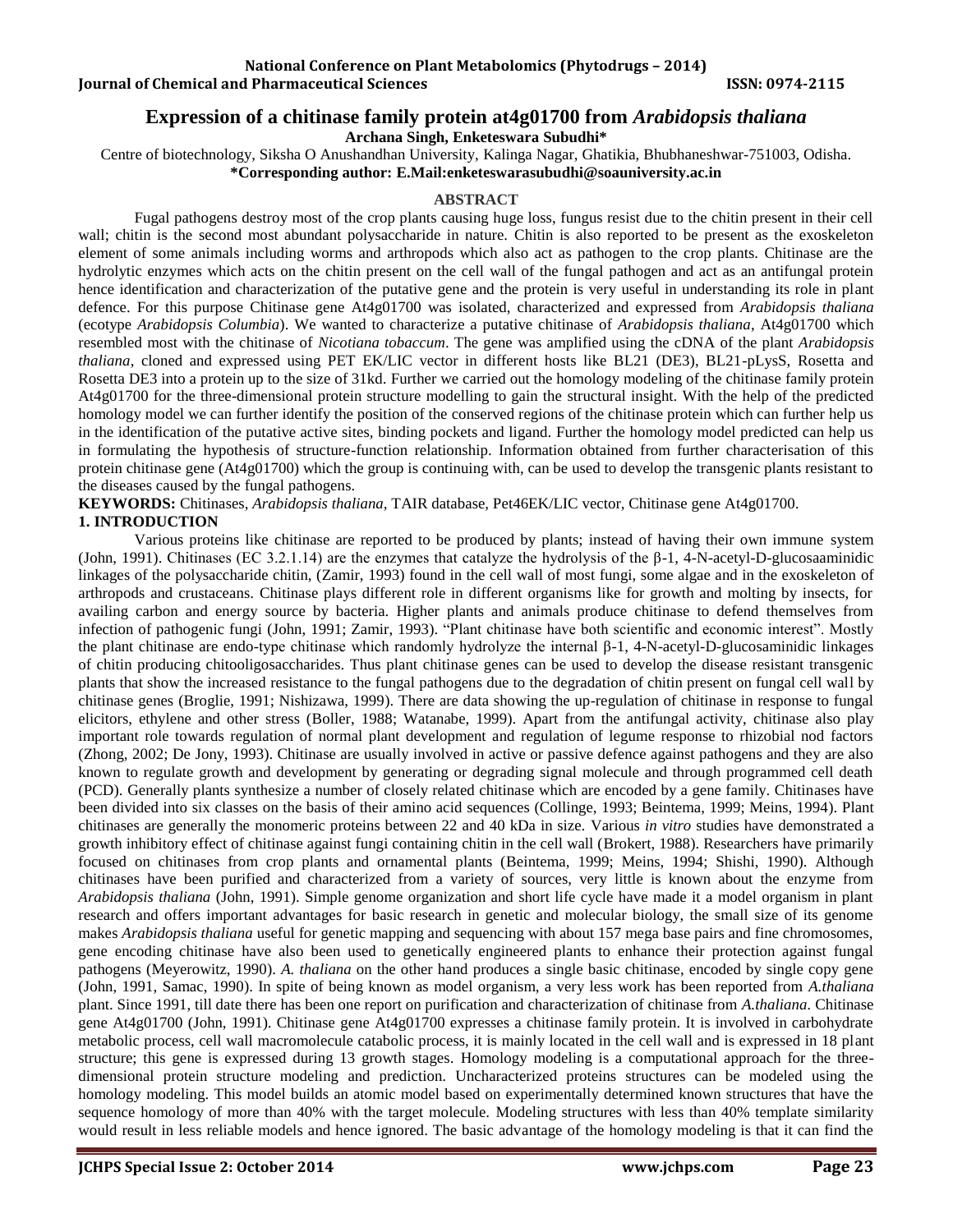location of alpha carbons of key residue inside the folded protein. It can help to guide the metagenesis experiments, or hypothesize the structure function relationships. The position of the conserved regions of the proteins surface can help to identify the putative active sites, binding pockets and ligands binding sites. In our experiment Arabidopsis thaliana plant was used for the expression of chitinase family protein At4g01700 which may play an important role in the protection of plants from the fungal and other pathogens which bears chitin in their exoskeleton thus can further serve in making the transgenic plants.

# **2. MATERIALS AND METHODS**

**2.1. c-DNA synthesis from** *Arabidopsis thaliana:* c-DNA was prepared from the total RNA according to the manufacturer's instructions using the Omni script Reverse Transcription kit (QUIAGEN). In the reaction mixture we took 10X buffer RT 2µL, DNTP 2µl, Oligo dT primer 2µl, RTase 1µl, water 11µl, RNA 2µl, and finally the total reaction mixture was 20µl. The reaction mixture was mixed thoroughly and carefully by vortexing for not more than 5 sec and incubated the mixture at 37ºC for 60 min.

**2.2. Identification of uncharacterized genes of chitinases and primer designing:** As per the protocol published by Xu et al, 2007 (Chitinases in oryza sativa spp. japonica and *Arabidopsis spp.* ) and Doxey et al, 2007, we separated out different chitinases on the basis of the information given in TAIR data base and using BLAST tool we have short listed At4g01700, At4g19820, At1g56680 as uncharacterized gene . Selected genes were analyzed in TAIR data base and finally primers of all these genes were designed. Putative Arabidopsis family 1 members were identified by searching public databases at the National Centre for Biotechnology information [\(http://www.ncbi.nlm.nih.gov/BLAST/\)](http://www.ncbi.nlm.nih.gov/BLAST/) and The Arabidopsis Information Resource [\(http://www.Arabidopsis.org/Blast/\)](http://www.arabidopsis.org/Blast/). The genome sequence of selected β-1, 3 glucanase genes and the selected c-DNA region was taken and pasted the 24-28 base pair sequence from start codon in oligodt analyser and sigma primer calculator and checked their primer length, GC content, dimer formation and secondary structure.

**2.3. Amplification of the desired gene, Gel extraction and purification:** PCR was done using 2µl of c-DNA as template respectively, using the Hot star Hifidelity polymerase **(QUIAGEN)** and primers for different cycles with modification in annealing temperature and denaturation time using primer of AT4g01700 gene. For gel extraction 50μl of the amplified PCR product was loaded on 0.7% agarose gel and the part of gel containing the amplified PCR product was cut under the uvtransilluminator. Further the gel-purification was done following the instruction manual of QIAquick GEL Extraction kit **(QIAGEN).** The gel purified was then stored at -40ºC temperature.

**2.4. Cloning of AT4G01700 gene and Plasmid Isolation:** The ligation reaction was performed by using **NOVAGEN kit** which performed the directional cloning without restriction digestion; it contained **PET 46 EK/LIC** vector for ligation with desired gene, after performing the ligation and annealing of the desired gene with vector it was transformed in competent cell of DH5α and the colonies were observed on the next day. Similarly transformation was also done using BL21DE3, Rosetta, Rosetta DE3, BL21plysS competent cells. Plating was then done on plates containing antibiotics accordingly- BL21DE3 on LB amp plate, Rosetta DE3 on LB chlor+amp plate, BL21-plysS on LB amp plate and incubated overnight at 37ºC temperature. Plasmid from DH5α culture was isolated following the instructions of **MINI-PREP method** of plasmid isolation.

**2.5. Restriction digestion:** Restriction digestion was done using the Hind III enzyme **(NEB).** We used HINDIII restriction enzyme because Hind III is the only single cutter enzyme present in gene AT4G01700 and it has no other cutting site within the PET EK/LIC vector so it became linear when visualized on the 1% agarose gel. For the preparation of the reaction mixture we took 10X buffer II 8.0µl, Hind-III 2.0µl, nuclease free water 58.0µl and the total mixture was 68.0µl. Added 17µl of the master mix to each 0.5ml 4 eppendrof tubes and 3µl plasmid DNA to each eppendorf tube. And in one 1.5ml eppendorf added 58.0µl of the nuclease free water, 2.0µl of the Hind-III, and 10 X buffer 9NEB) 8µl. Divided them equally i.e. 17µl to the 4 separate autoclaved eppendrof tubes (0.5ml) each and added 3µl of the plasmid DNA to each tube. Two fresh 0.5mleppendrof tubes were taken for uncut mixture, Added 17µl of nuclease free water in each tubs and add 3 µl of plasmid DNA and incubated the tubes in incubator for 5-6hrs at 37ºC and visualized the digested sample on agarose gel.

**2.6. Optimisation for efficient transformation:** The plasmid having the insert gene was used to transform BL21 (DE3) competent cells **(Novagen),** Rosetta competent cells DE3, BL-21 pLysS competent cells. In competent cells (100µl) 2 µl plasmid was added with gene of interest. Incubation on ice was given for 5 min. Heat shock was given at 42ºC for 45 sec. Again incubated on ice for 2 min. Added 250µl SOC media in each eppendrof and incubated at 37ºC for 1 hour and plating was done on the selection media plates having ampicilline and incubated at 37ºC overnight. The transformed colonies were observed the next day.

# **2.7. Induction of target protein at different conditions:**

**2.7.1.Using IPTG, BL21, DE3 as expression vector:** Initially we took 5ml of the LB broth with 2µl of amp in it, and inoculated one colony each from the transformed plate in the LB media and incubated it overnight at 37ºC in incubator shaker. Next day 250µl primary culture was inoculated in 10ml LB broth as the OD reaches to 0.4, 1ml culture was taken in a separate eppendorf as uninduced sample (control) and in remaining media added 1mM IPTG to the final concentration of 0.2mM and 1mM and incubated in incubator shaker at 37ºC temperature 250 rpm. After one hour of IPTG induction 1ml of the culture was taken and centrifuged at 15000 rpm for 1 min, discarded the supernatant and stored the pellet at -40 °C temperatures. Similarly pelleted down 1ml IPTG for every 2, 3, 4 and 6 hour and freeze all the samples at -40ºC.Visualized on the (12%) SDS gel.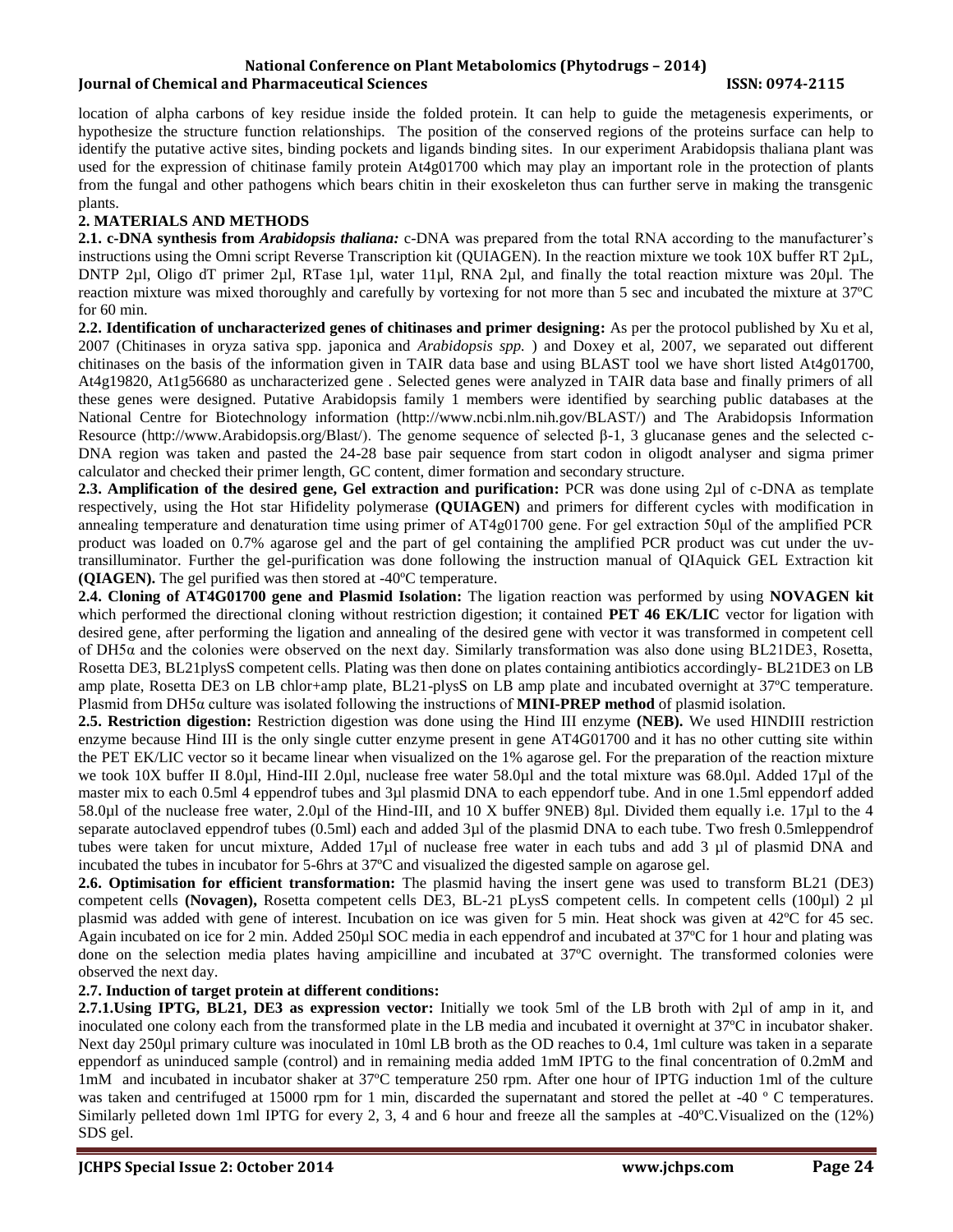**2.7.2: Using IPTG, BL21 (pLysS) and Rosetta as a expression vector:** The plasmid containing targeted protein was transformed into expression vector BL21 and Rosetta and visualized on 12% SDS gel.

#### **2.7.3. Using IPTG, BL21DE3 as expression host with at different temperature, IPTG concentration, time.**

The media was inoculated with transformed BL21 DE3 STRAIN and incubated it overnight at 37ºC, 200 rpm. For secondary culture 50ml LB media was taken with 1%glucose (40% stock) and added 1 ml primary culture, incubated it in the incubator shaker at 200rpm, 37°C temperatures. After the OD reaches to 0.6, 1ml of the culture was taken in an autoclaved eppendorf for in induced sample and to the rest culture induced with the two different concentration of IPTG a) 0.2 mM IPTG b) 1mM IPTG.

And induced the culture at two different temperature i.e. 17ºC and 37ºC for both genes, for 2, 4, 6, 8 and 24 hour. 1ml culture was taken after the given interval of time, pelleted down at full rpm for 1 min and stored at -40°C temperature and visualised on 12% SDS gel.

**2.8. Analysis of proteins on SDS PAGE gel (12%):** The samples were taken out from -40ºC and added 45µl of the sample buffer already kept at -40<sup>o</sup>C and mixed the pellet well to the sample. The buffer was added and boiled at 100<sup>o</sup>C for 10min. 10µl of the boiled samples was loaded in the gel (12% PAGE) along with 5µl of the protein marker and run. After 2-3 hours when the samples are completely run on gel, the gel was took out and was put on the staining solution (as mentioned above) for 30 min in the rocker, after 30 min decant the staining solution and put the gel in the distaining solution for 5-10 min in the rocker. After 5-10 min decant the distaining solution and added the autoclaved distilled water to the gel and visualized.

**2.9**.**Building a 3D model of** *Arabidopsis Thaliana* **AT4GO1700 protein and its refinement:** *Arabidopsis thaliana* AT4G01700 protein sequence with the length of about 280 amino acids was obtained using the UNIPROT database in the FASTA format. Further for the selection of the templates based on the sequence identity and similarity the protein sequence was BLAST against the PDB database. Six out of the most similar sequence from the BLAST hits were selected. The table below shows the maximum identity which was above 40% of the selected sequence from BLAST. Multiple sequence alignment (MSA) of the target sequence along with the selected template sequence was performed using CLUSTAL O and saved the alignment file from MSA result. The 3D structure of the target sequence was predicted using the best template having high similarity with the target sequence using the SWISS-MODEL (alignment mode).

| <b>Template</b> | PDB Id | <b>Max. Score</b>  | <b>Query</b> | E-value  | <b>Max.Ident</b> |
|-----------------|--------|--------------------|--------------|----------|------------------|
|                 |        | 0r                 | Coverage     |          |                  |
|                 |        | <b>Total Score</b> |              |          |                  |
| 01              | 3CQL_A | 317                | 86%          | $9e-108$ | 60%              |
| 02              | 2DKV A | 299                | 86%          | $5e-100$ | 59%              |
| 03              | 4DWX A | 308                | 86%          | $2e-104$ | 58%              |
| 04              | 3W3E A | 304                | 87%          | $5e-103$ | 58%              |
| 05              | 2BAA A | 294                | 86%          | 8e-99    | 58%              |
| 06              | 1CNS A | 293                | 86%          | 1e-98    | 58%              |

Table 1: Showing the maximum identity of the query sequence and the temp

By using the SWISS- MODEL (alignment mode) with template (2DKV\_A) we got three models.To ensure the model evaluation and refinement, predicted structures are further checked for loop modelling, side chain refinement using the PRIME tool of the Schrodinger software. Further energy minimization was done by Optimized Potential for Liquid Simulation 2005(OPLS 2005) force field parameters using the SCHRODINGER software. Further to evaluate the quality of refined predicted structure RMSD values were calculated by superimposing the predicted model with most similar template with the help of PyMol tool and QMEAN Z Score were calculated by submitting predicted structure to the QMEAN web server (swissmodel.expasy.org/qmean).

# **3. RESULTS**

**3.1. Amplification of c DNA and genomic DNA using primer of AT4G01700 Gene:** For amplification of c DNA and genomic DNA, in the PCR reaction the annealing temperature (55˚C) was changed and genomic DNA was taken as template, normal taq polymerase was taken instead of the hot start and visualized on 1% agarose gel. We got band of the amplified gene. After getting success with PCR on genomic DNA we modified conditions for c- DNA for this we used Hi Fidelity Hot start DNA Polymerase for increasing specificity with modification like addition of  $Q$  solution and MgSO<sub>4</sub> in reaction mixture. We got an amplified product of about 843 bp (Figure 1).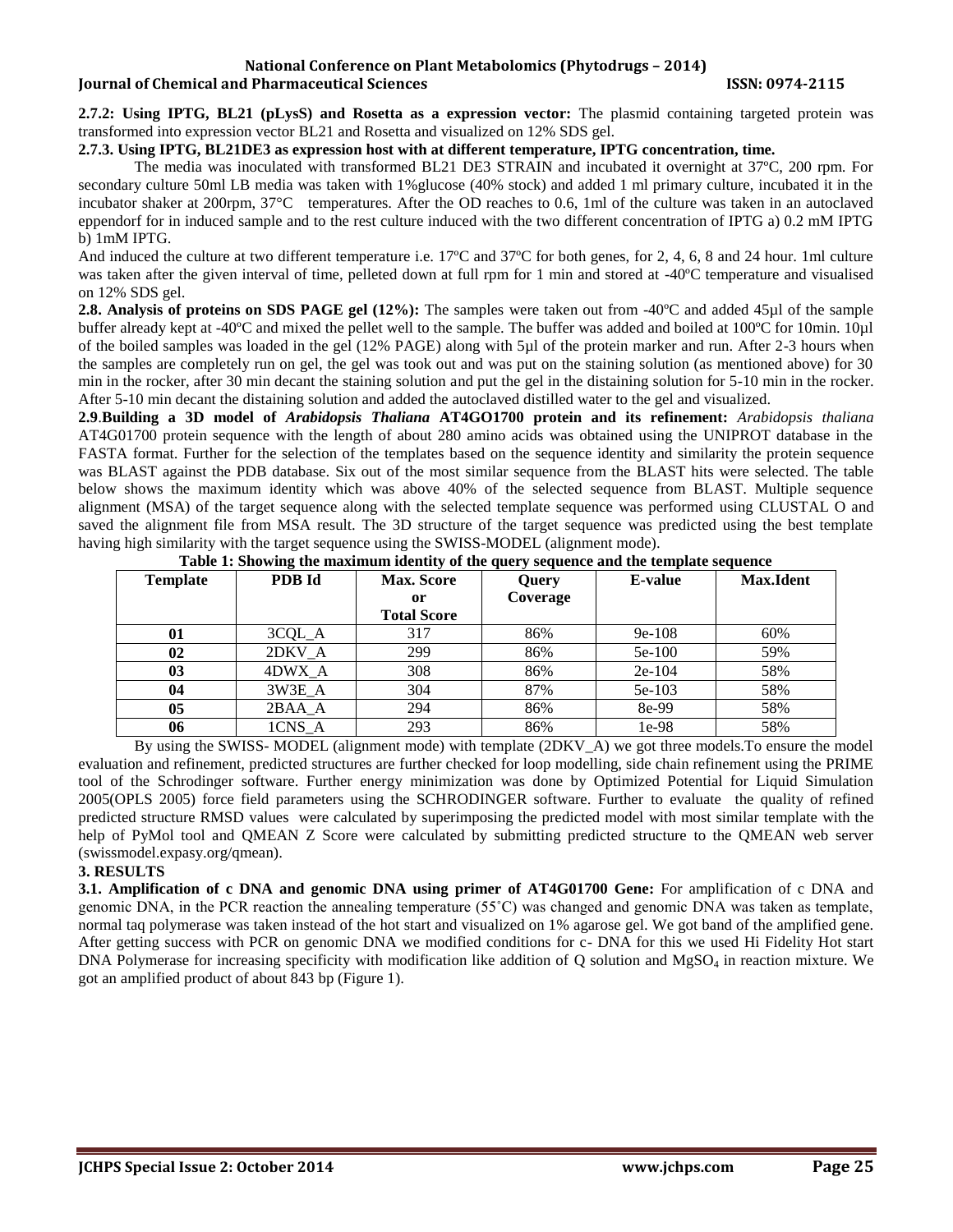

**Figure.1.L1-I kb ladder, L2-Negative control, L3-PCR-product.**

**3.2. Gel elution and purification of PCR product of AT4G01700:** After conformation of product size the product was eluted with the help of sharp blade under UV transilluminator, from 0.7% agarose gel and finally purified the product from gel by gel elution kit (QIAGEN). After elution the PCR product was purified and was finally visualized on agarose gel (1%). Purified PCR product of the gene AT4G01700 is shown in lane L1 **(Figure 2).**



**Figure 2** Figure 3 **Figure.2.L1-1kb DNA Ladder L2-purify PCR product of AT4G01700 Gene Figure.3.Transformed colony of DH5α**

**3.3. Ligation and Transformation:** After the gel elution and purification of the PCR product was done thereafter the ligation reaction was performed by using NOVAGEN kit which performed directional cloning without restriction digestion, it contained PET46 EK/LIC vector for ligation with desired gene, after performing the ligation and annealing of the desired gene with vector it was transformed in competent cell of DH5α and colonies were observed. We got the number of transformed colonies of strain DH5 $\alpha$  (Figure 3).

**3.4. Plasmid isolation and restriction digestion:** In the next step in order to confirm the positive colony, we isolated the plasmid from each transformed colony of gene AT4G01700 using Mini-Prep method. Further on running in gel we visualized the bands showing the plasmid isolated (Figure 4). After the plasmid isolation, restriction digestion was performed to confirm the ligation of the insert with the vector. In this we used HindIII restriction enzyme because Hind III is the only single cutter enzyme present in AT4G01700 and it has no other cutting site within the pET EK/LIC vector and so it become linear when visualized on the 1% agarose gel (Figure 5). Next after the confirmation of the ligation of insert with vector, we transformed the plasmid containing insert in to competent cells of BL21 (DE) and many other expression hosts like Rosetta, Rosetta (DE3),BL21(plysS). Further for the confirmation of the transformation we again isolated the plasmid following the Mini-Prep method and performed the restriction digestion by using HindIII enzyme. (Figure 6); showing restriction digestion with Hind III enzyme in which At4g01700 gene insert have single cutting site for HindIII enzyme, which becomes linear after digestion.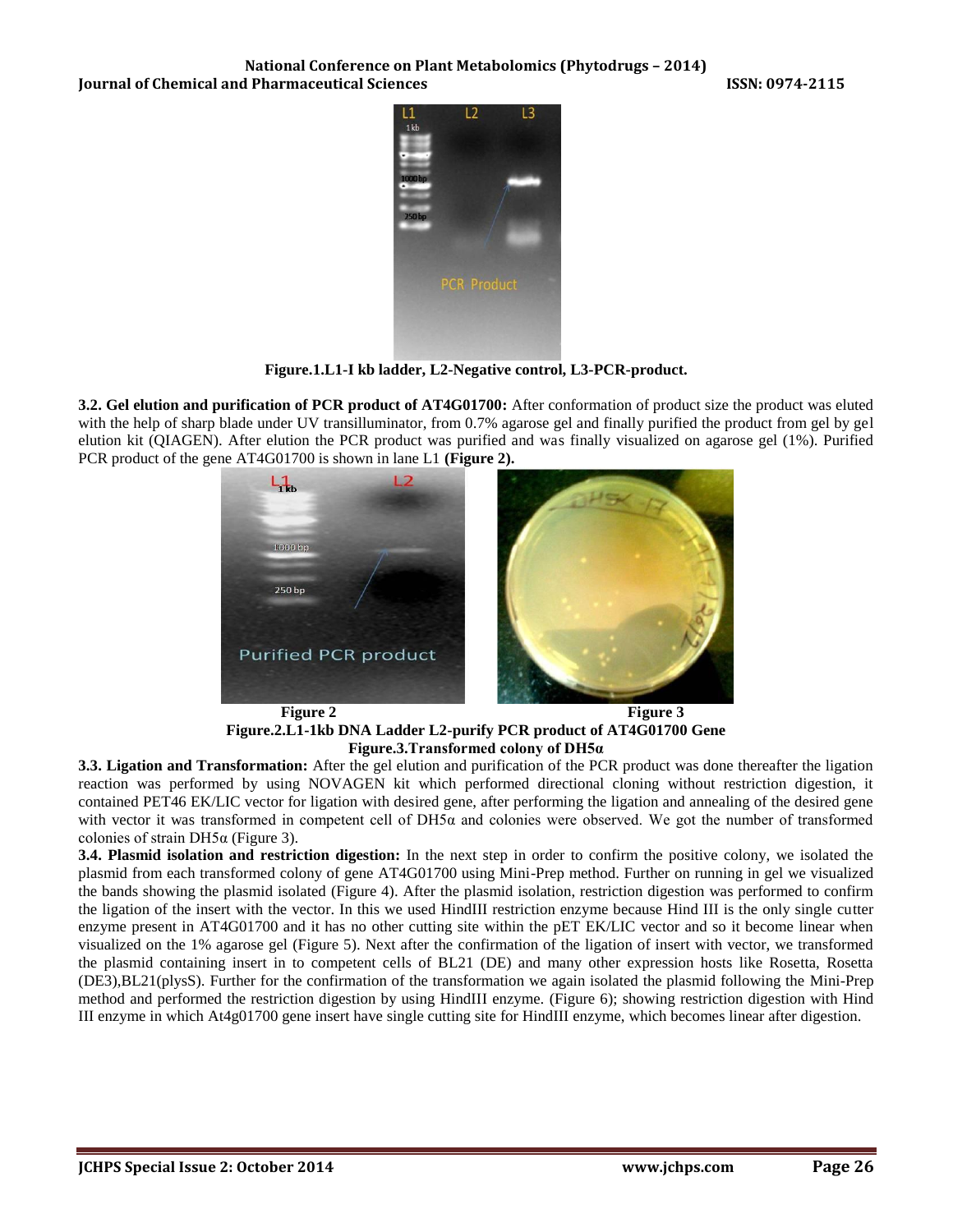



**Figure 4-**L1-1Kb ladder, L2-AT4G01700 (a) plasmid, L3-AT4G01700 (b) plasmid L4-AT4G01700(c) plasmid **Figure 5-** L1-1 kb DNA ladder; L2-AT4G01700 (a) insert having no cutting site for Hind III (uncut); L3- AT4G01700(b) insert having no cutting site for Hind III( uncut) L4-AT4G01700(a) insert have single cutting site ; L5- AT4G01700(b) insert have single cutting site.



**Figure.6. L1-1 kb DNA ladder L2-uncut (a)no cutting site for HindIII L3- uncut(b) no cutting site for HindIII L4- AT4G01700 (a)gene insert having single cutting site L5- AT4G01700(b) insert having single cutting site. Figure.7. SDS gel image (12%)** *AT4G01700* **gene protein expression of (BL21DE3) L1- 1 hour induced L2- uninduced sample of 1 hour L3- induced sample of 2 hour L4- uninduced sample of 4 hour, L5- induced sample of 4 hour, L6-**

**protein marker, L7- induced sample of 6 hour L8- induced sample of 8 hour L9- induced sample of 10 hour. 3.5. Expression of Targeted protein using IPTG:** For the expression of the targeted protein we used the different expression host like BL21 (DE3), BL21pLysS, Rosetta, and Rosetta DE3. We also changed the different IPTG concentration at different OD and also gave temperature variation like 18ºC and 37ºC with IPTG concentration 0.2 to 1. The cells were also induced at lower temperature as has been for expressing *Arabidopsis* chitinase V (Ohnuma et al; 2011). To prevent the leaky expression we used 0.5% glucose in primary culture and 1% glucose in induced culture. In first experiment we used BL21 (DE3) as expression host. In this we induced with IPTG, when O.D. of the secondary culture reached 0.6. Started the sample collection after each hour until 8 hour, immediately centrifuged the sample and freezed the pellet at -40ºC. Resuspended the sample with sample buffer and boiled for 10 min and loaded on 12% SDS gel in SDS gel unit (Bio-Rad) (Figure 7).

Similarly on the expression of the AT4G01700 protein in Rosetta expression host with 0.2 mM IPTG concentration at temperature 18ºC temperature with 1% glucose in induced culture we obtained 31 kd of the protein. And on expressing the AT4G01700 gene protein in plysS expression host and Rosetta (DE3) with 1mM IPTG and 0.2mM concentration respectively at temperature 18ºC temperature we again obtained the protein of 31kd. Similarly for the expression of the AT4G01700 gene protein in Rosetta (DE3) expression host with 0.2mM and 1mM IPTG concentration at temperature 37ºC and 18ºC temperature we again obtained the protein of size 31 kd.

**3.6. Homology modelling of chitinase family protein At4g01700:** BLAST of chitinase family protein At4g01700 against the PDB database revealed that the query sequence have three conserved domains i.e. lysozyme like domain, glycoside hydrolase family 19 catalytic domain and predicted chitinase and all belongs to the Glycoside Hydrolase family 19(GH-19) (Figure 8). Out of the obtained significant hits, 3CQL-A, 2DKV-A, 4DWX-A, 3W3E-A, 2BAA-A, 1CNS-A were selected as template for the homology modelling. The multiple sequence alignment (MSA) of our query sequence with the selected significant hits from the blast result is shown in figure 9. After the model refinement and with the help of RMSD value and QMEAN Z score (table 2), we found that model-2(figure 10) is the best fitted 3D-model for At4g01700 chitinase protein. Further ProFunc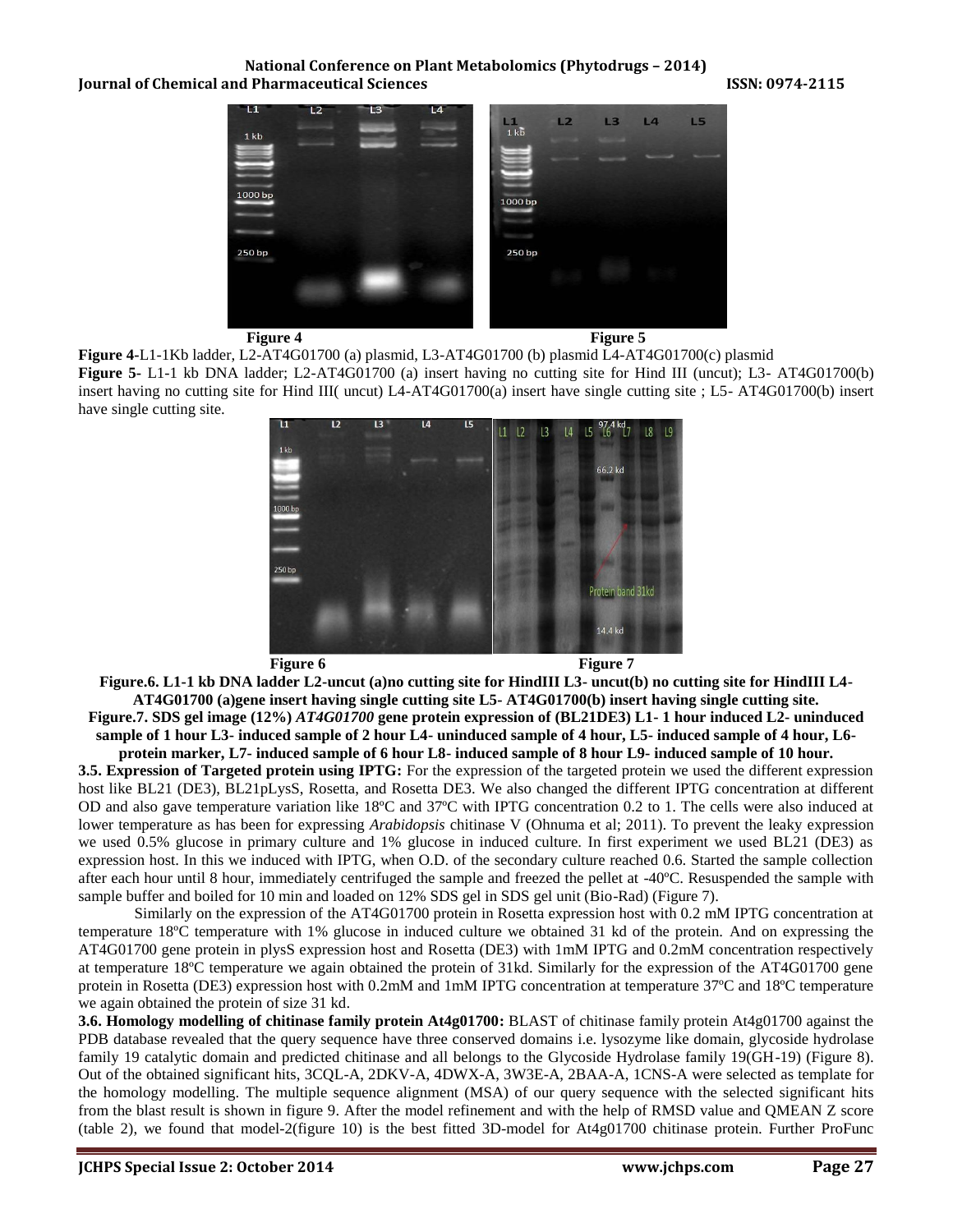[\(http://www.ebi.ac.uk/thornton-srv/databases/profunc/\)](http://www.ebi.ac.uk/thornton-srv/databases/profunc/) analysis of the best fitted model showed that it has 10 clefts (binding sites) for the ligand interaction and has  $13-\alpha$  helices and 21 beta turns.

| Query seq.                                                       | catalytic residues<br>putative sugar binding site                                                                                 |  |  |  |
|------------------------------------------------------------------|-----------------------------------------------------------------------------------------------------------------------------------|--|--|--|
| Specific hits                                                    | chitinase_glyco_hydro_19                                                                                                          |  |  |  |
| Non-specific                                                     | Glyco_hydro_19                                                                                                                    |  |  |  |
| hits                                                             | C0G3179                                                                                                                           |  |  |  |
| Superfamilies                                                    | lysozyme_like superfamily                                                                                                         |  |  |  |
|                                                                  |                                                                                                                                   |  |  |  |
|                                                                  | Figure.8.BLAST image showing different functional domains                                                                         |  |  |  |
| CLUSTAL 0(1.2.1) multiple sequence alignment                     |                                                                                                                                   |  |  |  |
|                                                                  |                                                                                                                                   |  |  |  |
| tr Q9ZSI6 Q9ZSI6 ARATH                                           | ME--------- KQISLLLCLLLFIFSI-SSSLH------------ETEARKHNKYKPAPIMS                                                                   |  |  |  |
| gi   442570458   pdb   3W3E   A                                  |                                                                                                                                   |  |  |  |
| gi 195927481 pdb 3CQL A                                          | GIEK                                                                                                                              |  |  |  |
| gi 146386456 pdb 2DKV A                                          | MEQCGAQAGGARCPNCLCCSRWGWCGTTSDFCGDGCQSQCSGCGPTPTPTPFSPSDGVGS                                                                      |  |  |  |
| gi   400977413   pdb   4DWX   A                                  | --MSVSS                                                                                                                           |  |  |  |
| gi   157834680   pdb   2BAA   A                                  | -SVSS                                                                                                                             |  |  |  |
| gi   1310888   pdb   1CNS   A                                    | SVSS                                                                                                                              |  |  |  |
|                                                                  | $\mathbb{R}$ .                                                                                                                    |  |  |  |
| tr Q9ZSI6 Q9ZSI6 ARATH                                           | LVPRTLYDQIFIHKDNNACPAKGFYPYEAFVEATRSFPKFGSVGNFWTRRREVAAFLAQI                                                                      |  |  |  |
| qi 442570458 pdb 3W3E A                                          | VIGASLFDQLLKHRNDQACEGKGFYSYNAFITAARSFAAFGTTGDSNTRKREVAAFLAQT                                                                      |  |  |  |
| gi 195927481 pdb 3CQL A                                          | IISRSMFDOMLKHRNNPACPAKGFYTYDAFIAAAKSFPSFGTTGSTDVRKREIAAFLGOT                                                                      |  |  |  |
| gi 146386456 pdb 2DKV A                                          | IVPRDLFERLLLHRNDGACPARGFYTYEAFLAAAAAFPAFGGTGNTETRKREVAAFLGQT                                                                      |  |  |  |
| gi   400977413   pdb   4DWX   A                                  | IISHAQFDRMLLHRNDGACQAKGFYTYDAFVAAANAFPGFGATGSTDARKRDVAAFLAQT                                                                      |  |  |  |
| gi   157834680   pdb   2BAA   A                                  | IVSRAQFDRMLLHRNDGACQAKGFYTYDAFVAAAAAFPGFGTTGSADAQKREVAAFLAQT                                                                      |  |  |  |
| gi 1310888 pdb 1CNS A                                            | IVSRAQFDRMLLHRNDGACQAKGFYTYDAFVAAAAAFSGFGTTGSADVQKREVAAFLAQT<br>iiiii Xiii XX ,iXXX XiXXI XI IX XX ,X,<br>1.1<br>$.11*11****$ , * |  |  |  |
|                                                                  |                                                                                                                                   |  |  |  |
| tr Q9ZSI6 Q9ZSI6 ARATH                                           | SHETTGGWATAPDGPYAWGLCFKEEVSPQSNYCDASNKDWPCVSGKSYKGRGPIQLSWNY                                                                      |  |  |  |
| gi   442570458   pdb   3W3E   A                                  | SHETTGGAATSPDGPYAWGYCFVTERDKSNRYCDGS---GPCSAGKSYYGRGPIQLTHNY                                                                      |  |  |  |
| gi 195927481 pdb 3CQL A                                          | SHETTGGWPSAPDGPYAWGYCFLKERNPSSNYCAPS-PRYPCAPGKSYYGRGPIQLSWNY                                                                      |  |  |  |
| gi   146386456   pdb   2DKV   A                                  | SHETTGGWPTAPDGPFSWGYCFKQEQNPPSDYCQPS-PEWPCAPGRKYYGRGPIQLSFNF                                                                      |  |  |  |
| gi   400977413   pdb   4DWX   A                                  | SHETTGGWATAPDGAFAWGYCFKQERGAAADYCTPS-AQWPCAPGKRYYGRGPIQLSHNY                                                                      |  |  |  |
| gi   157834680   pdb   2BAA   A<br>gi   1310888   pdb   1CNS   A | SHETTGGWATAPDGAFAWGYCFKQERGASSDYCTPS-AQWPCAPGKRYYGRGPIQLSHNY<br>SHETTGGWATAPDGAFAWGYCFKQERGASSDYCTPS-AQWPCAPGKRYYGRGPIQLSHNY      |  |  |  |
|                                                                  | ******* **** **** **<br>** * ******** **<br>**                                                                                    |  |  |  |
|                                                                  |                                                                                                                                   |  |  |  |
| tr Q9ZSI6 Q9ZSI6 ARATH<br>gi   442570458   pdb   3W3E   A        | NYGQAGRALGFDGLQNPELVANNSVLAFKTALWFWMTEQTPKPSCHNVMVNRYRPTKADR<br>NYNAAGRALGVDLINNPDLVARDAVVSFKTALWFWMTPQGNKPSCHDVITNRWTPSAADK      |  |  |  |
| gi 195927481 pdb 3CQL A                                          | NYGPCGEALRVNLLGNPDLVATDRVISFKTALWFWMTPQAPKPSCHDVITGRWQPSAADT                                                                      |  |  |  |
| gi 146386456 pdb 2DKV A                                          | NYGPAGRAIGVDLLSNPDLVATDATVSFKTALWFWMTPQGNKPSSHDVITGRWAPSPADA                                                                      |  |  |  |
| gi   400977413   pdb   4DWX   A                                  | NYGPAGRAIGVDLLRNPDLVATDPTVSFKTALWFWMTAQAPKPSSHAVITGKWSPSGADR                                                                      |  |  |  |
| gi   157834680   pdb   2BAA   A                                  | NYGPAGRAIGVDLLANPDLVATDATVGFKTAIWFWMTAQPPKPSSHAVIAGQWSPSGADR                                                                      |  |  |  |
| gi   1310888   pdb   1CNS   A                                    | NYGPAGRAIGVDLLANPDLVATDATVSFKTAMWFWMTAQPPKPSSHAVIVGQWSPSGADR                                                                      |  |  |  |
|                                                                  | 小说,我怎么儿怎么怎么我的?我的我一点,儿怎么我的我的?我的我的我的,我一起我的,我一起怎么 医舌下的舌下的的                                                                           |  |  |  |
| tr Q92SI6 Q92SI6 ARATH                                           | AANRIVGYGLVINIINGGLECGIPGDGRVIDRVGYFQRYAQLFKVITGPNLDCENQRPFS                                                                      |  |  |  |
| qi 442570458 pdb 3W3E A                                          | AANRVPGFGVITNIINGGLECGKGPTPASGDRIGFYKRYCDVFGVSYGPNLNCRDQRPFG                                                                      |  |  |  |
| qi 195927481 pdb 3CQL A                                          | AAGRLPGYGVITNIINGGLECGKGPNPQVADRIGFFRRYCGILGVGTGNNLDCYNQRPFG                                                                      |  |  |  |
| gi   146386456   pdb   2DKV   A                                  | AAGRAPGYGVITNIVNGGLECGHGPDDRVANRIGFYQRYCGAFGIGTGGNLDCYNQRPFN                                                                      |  |  |  |
| gi   400977413   pdb   4DWX   A                                  | AAGRAPGFGVITNIINGGLECGHGQDSRVADRIGFYKRYCDILGVGYGDNLDCYNQRPFA                                                                      |  |  |  |
| gi   157834680   pdb   2BAA   A                                  | AAGRVPGFGVITNIINGGIECGHGQDSRVADRIGFYKRYCDILGVGYGNNLDCYSQRPFA                                                                      |  |  |  |
| gi   1310888   pdb   1CNS   A                                    | AAGRVPGFGVITNIINGGIECGHGQDSRVADRIGFYKRYCDILGVGYGNNLDCYSQRPFA                                                                      |  |  |  |
|                                                                  | $1\#1\#111\#1$ , $1\#1\#1\#1\#1$ , $1\#1\#1\#1$<br>** * *:*::***:***:***                                                          |  |  |  |
| tr Q9ZSI6 Q9ZSI6 ARATH                                           | --------------                                                                                                                    |  |  |  |
| gi   442570458   pdb   3W3E   A                                  | best low has been best from the form and the state                                                                                |  |  |  |
| gi   195927481   pdb   3CQL   A                                  | ----------------                                                                                                                  |  |  |  |
| gi 146386456 pdb 2DKV A                                          | SGSSVGLAEQ                                                                                                                        |  |  |  |
| gi   400977413   pdb   4DWX   A                                  | -------------                                                                                                                     |  |  |  |
| gi 157834680 pdb 2BAA A                                          |                                                                                                                                   |  |  |  |
| gi   1310888   pdb   1CNS   A                                    |                                                                                                                                   |  |  |  |

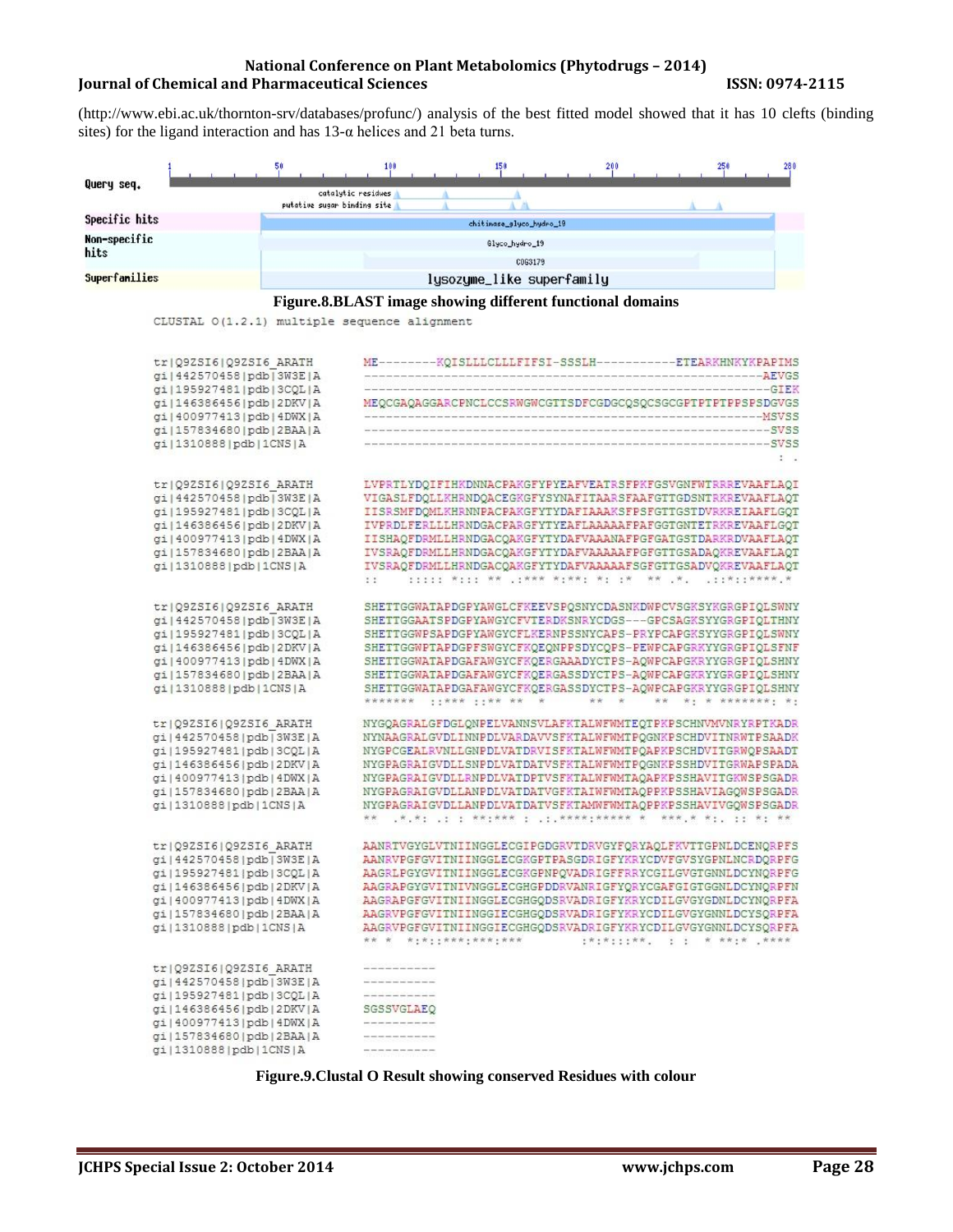| Model            | <b>QMEAN Z-Score</b> | <b>RMSD</b> | Minimum Energy     |
|------------------|----------------------|-------------|--------------------|
| Model 01         | $-0.14$              | 1.237       | -49715.8438 kJ/mol |
| Model 02         | $-0.07$              | 1.072       | -49431.9336 kJ/mol |
| Model 03         | $-0.84$              | 1.804       | -55259.6914 kJ/mol |
| <b>MOLViewer</b> |                      |             |                    |

**Table.2.The QMEAN Z-score and RMSD value**



**Figure.10.Showing the 3D- structure of protein**

# **4. DISCUSSION**

Since the chitinase is a hydrolytic enzyme and antifungal in nature, it acts on the chitin present on the exoskeleton of the invertebrates and chitin present on the cell wall of the fungal pathogens. Since fungal pathogens cause huge loss to the crops, hence chitin metabolisms have been considered as the suitable target to manage pests and pathogens. In the above experiment the uncharacterized gene AT4G01700 of *Arabidopsis thaliana* was isolated, characterized and cloned and the protein up to 31kd was expressed. This gene of chitinase i.e. AT4G01700 along with other genes can be characterized and if useful these genes can be used for the development of the transgenic plants to make them resistant against the fungal pathogen. Chitinase is often produced in higher plants as a general defence response after wounding or pathogenic attack. A putative role for chitinase in muskmelon seeds is defence against fungal pathogen (Witmer, 2007). So on the basis of research paper published by Xu etal and Doxey et al, 2007, we separated out different chitinases and on the basis of the information given in TAIR database and using BLAST tool we found the uncharacterized gene AT4G01700, AT1G56680, AT4G19820 and analyzed in TAIR database. Putative Arabidopsis family 1 members were identified by searching public databases at the National Centre for Biotechnology Information [\(http://www.ncbi.nlm.nih.gov/BLAST/\)](http://www.ncbi.nlm.nih.gov/BLAST/) and The Arabidopsis Information Resource [\(http://www.Arabidopsis.org/Blast/\)](http://www.arabidopsis.org/Blast/). In the paper by Verburg et.al, 1991, purification and characterization of basic chitinase from *Arabidopsis Thaliana* was reported and the enzyme of 32 kilodalton was determined by SDS PAGE. We further tried to build the homology model of the protein which can help in the determination of the various ligand binding sites, catalytic domains etc. which can be further be useful in the protein expression as an antifungal protein. The chitinase gene (AT4G01700) characterized can be used to develop the transgenic plants resistant to the diseases caused by the fungal pathogens.

# **CONCLUSION**

In the above experiment the uncharacterized gene At4g01700 of *Arabidopsis thaliana* was isolated, characterized and cloned and the protein up to 31kd was expressed and further we tried to develop a homology model of the chitinase family protein At4g01700, which can help in the determination of the various ligand binding sites, catalytic domains etc. The gene At4g01700 can be further purified and can be used as an antifungal protein to check the pathogen attack on plants, and depending upon the expression level in different parts of the plant we can lead further towards the development of transgenic plants through introducing such genes into different plant species susceptible to fungal pathogens.

# **REFERENCES**

Alexandre de Siqueira Pinto, Cristine C B, Marilene H V, Augusto S, Cirano J U, Purification and characterization of an extracellular chitinase from the entomopathogen Metarhizium anisopleio, Canadian Journal of Microbiology, 43,1997,322-327. Beintema J J, Structural features of plant chitinases and chitin-binding proteins. Federation of European Biochemical Societies Letters, 350, 1999, 159-163.

BLAST [\(http://blast.ncbi.nlm.nih.gov/Blast.cgi\)](http://blast.ncbi.nlm.nih.gov/Blast.cgi)

Altschul S.F, Gish W, Miller W, Myers E.W, Lipman D.J, Basic local alignment search tool. Journal of molecular Biology, 215, 1990, 403-410.

Boller T, Ethylene and the regulation of antifungal hydrolase in plants Survey of Plant. Molecular and cell biology, 1988, 145- 174.